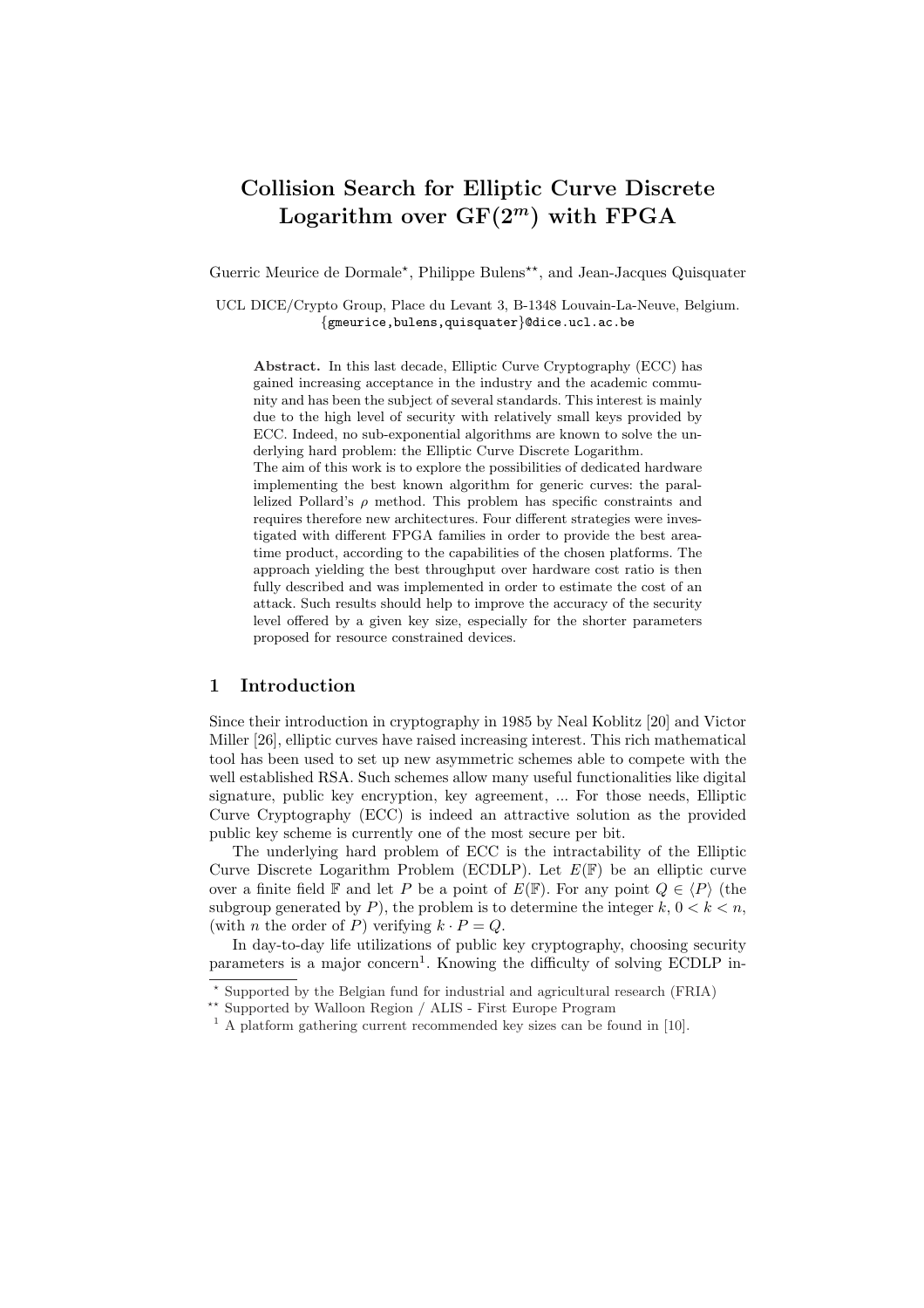stances is therefore essential to reach good trade-offs between security and computation power. Until 2006, the only released attacks were performed on general purpose processors. Hardware platforms can obviously be lower power and faster than software ones but the cost improving factor, for given  $GF(2^m)$  problems, is currently unknown. The aim of this work is therefore to evaluate the complexity and the cost of solving ECDLP by means of dedicated hardware. Such results should help to improve the accuracy of the security level offered by a given key size, especially for small key proposed for resource-constrained devices [32].

This work focusses on curves over  $GF(2^m)$  instead of  $GF(p)$ . Indeed,  $GF(2^m)$ arithmetic is well suited for hardware platforms (addition is a simple bitwise xor) while software platforms are optimized for  $GF(p)$ . A higher improvement factor over software solutions is therefore expected.

The framework here is a general attack on curves over  $GF(2^m)$ , independently of the representation of the underlying group. Specific attacks, like MOV [23], Pohlig-Hellman [22] and the exploitation of weak fields  $GF(2^{mn})$  [9, 24] are not handled. For general attacks, the methods of interest are Pollard's  $\rho$  [15] or Shanks' Baby-step Giant-step [5]. The algorithm used in this work is the parallelized  $\rho$  method of van Oorschot and Wiener [38] with Teske's observations [37].

For the hardware platform, FPGAs instead of ASICs were chosen. Indeed, today's FPGAs got rid of most of the electrical and thermal problems they were suffering from in the last half decade. Prices for large FPGA devices are now also very affordable. As a result, its flexibility and performance over cost (for low volume) makes FPGAs an attractive solution. In particular, the FPGA-based COPACOBANA engine [17] was used for the cost assessment of this work.

Existing ECC architectures cannot be easily tailored to meet the specific requirements of the problem (cf. 4.2). New architectures with new trade-offs have therefore to be considered. In this work, four kinds of processors for solving ECDLP were investigated on different FPGA device families: tiny and small with low area requirements for low-cost FPGAs, medium for low-cost FPGAs and large for high-performance FPGAs. The aim is to provide architectures with different area-time complexity in order to best fit the capabilities of the chosen platforms. As a result, a high-performance device is not reduced to the sum of small devices. For that purpose, an original approach based on a prior theoretical analysis of area requirements of algorithms was used. This method allows selecting best options before implementations. Then, based on preliminary implementation results, the best processor is selected and fully described. Finally, timings of a software-based implementation are used to compare the performance-cost ratio of hardware platforms and general purpose processors.

This paper is structured as follows: Section 2 deals with previous attempts for solving ECDLP. Section 3 reminds the mathematical background of elliptic curves. Then, Section 4 explains the algorithm and improvements used for the collision search. The description of the architecture of the whole system stands in Section 5. After that, algorithms necessary for the arithmetic on elliptic curve are studied in Section 6. Based on this theoretical analysis, the four kinds of processors are presented in Section 7. Afterwards, the most efficient processor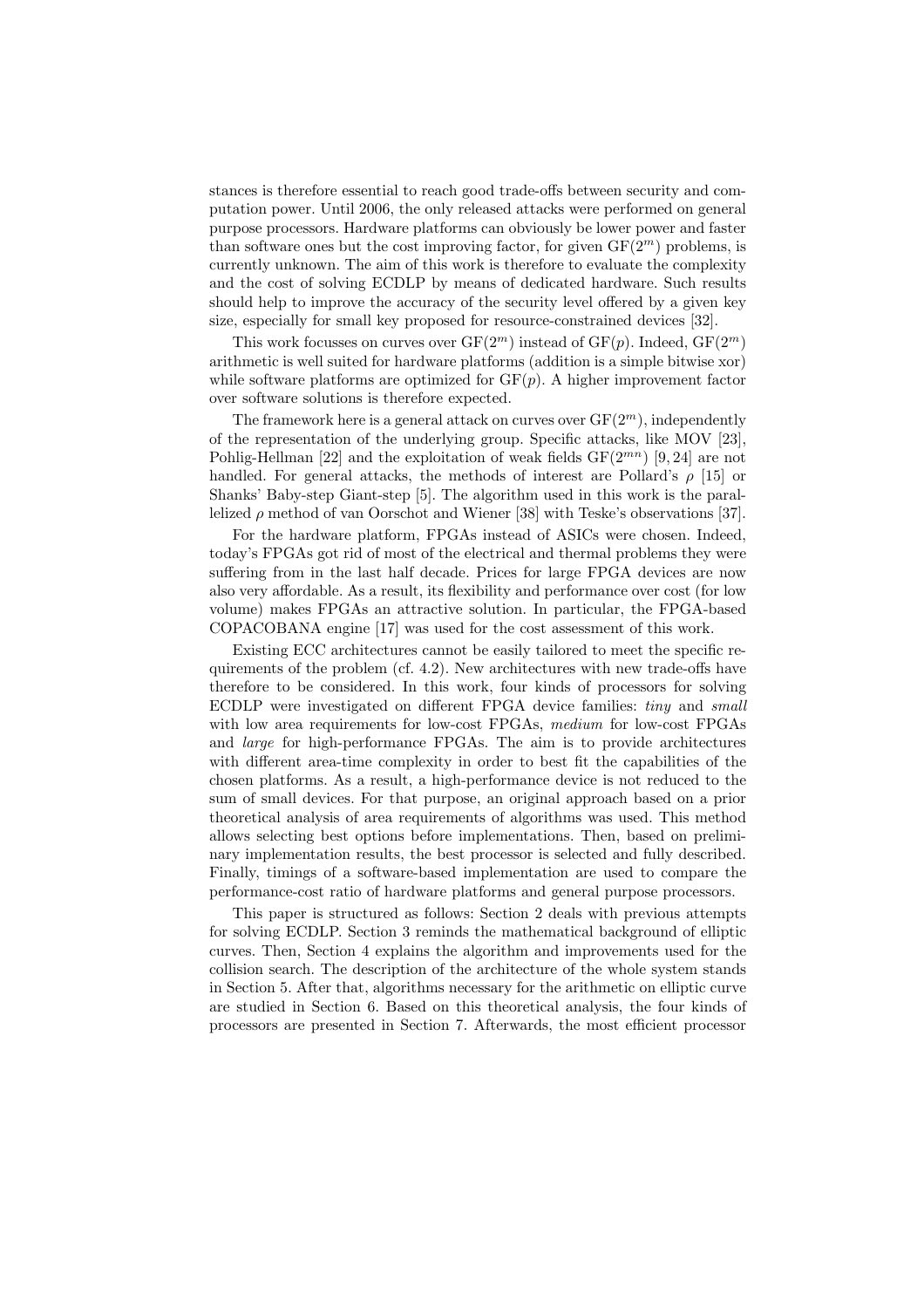is fully described in Section 8. The hardware results and cost assessments are presented in Section 9 and finally, conclusions are given in Section 10.

### 2 Previous work

Until now, the hardest Certicom challenges [6] solved were done on 109-bit fields using general purpose processors. The ECC2-109 challenge was solved in 2004 by the team of Chris Monico. The effort required 2600 computers and took 17 months. The gross CPU time used was estimated equivalent to that of an Athlon XP 3200+ working nonstop for about 1200 years [6]. Those results suggest the use of dedicated hardware for attacking higher fields like for ECC2-131.

A survey about hardware for attacking ECC, based mainly on results of [11] about  $GF(p)$  curves can be found in [29].

A rough estimation about using dedicated hardware for solving ECDLP on curves over  $GF(2^{155})$  with elements represented on an Optimal Normal Basis (ONB) can be found in [38]. Their aim was to show that the setup of [1] was insecure: that a largest prime factor with a size of only 2<sup>120</sup> was insufficient. With a budget of \$10 million for their 1.5  $\mu$ m ASICs clocked at 40 Mhz, the authors estimated that solving this particular ECDLP should only take 32 days<sup>2</sup>.

Unlike this work, we focus on polynomial basis with low weight irreducible polynomials (as those recommended in standards like [27, 32]). Further analysis of ONB-based systems is left for another work.

The first results about concrete hardware implementation were presented in [11] for  $GF(p)$  and in [4] for  $GF(2<sup>m</sup>)$ . Compared to the (unpublished) results presented in [4], this work completes the study in many aspects. In particular, in addition to a large processor for high-performance FPGAs, small processors for low-cost FPGAs are studied. Moreover, power consumption and performance analysis in terms of the throughput-hardware cost ratio are given.

# 3 Mathematical Background

Let  $p(z) \in \text{GF}(2)[z]$  be an irreducible polynomial of degree m generating the field  $GF(2^m)$ . A non supersingular elliptic curve E over  $GF(2^m)$  using affine coordinates can be defined as the set of solutions of the reduced Weierstraß equation:

$$
E: y^2 + xy = x^3 + ax^2 + b \tag{1}
$$

where  $a, b \in \mathrm{GF}(2^m), b \neq 0$ , together with the point at infinity  $\mathcal{O}$ .

The inverse of point  $P = (x_1, y_1)$  is  $-P = (x_1, x_1 + y_1)$ . In affine coordinates, the sum  $P + Q$  of points  $P = (x_1, y_1)$  and  $Q = (x_2, y_2)$  (assuming that  $P, Q \neq O$ and  $P \neq -Q$ ) is point  $R = (x_3, y_3)$  where:

$$
\begin{cases} x_3 = \lambda^2 + \lambda + x_1 + x_2 + a \\ y_3 = \lambda \cdot (x_1 + x_3) + x_3 + y_1 \end{cases}
$$
 with  $\lambda = \begin{cases} \frac{y_1 + y_2}{x_1 + x_2} & \text{when } P \neq Q \\ \frac{y_1}{x_1} + x_1 & \text{when } P = Q \end{cases}$ 

<sup>2</sup> However, the processor should be used in affine mode instead of projective (cf. 4.2).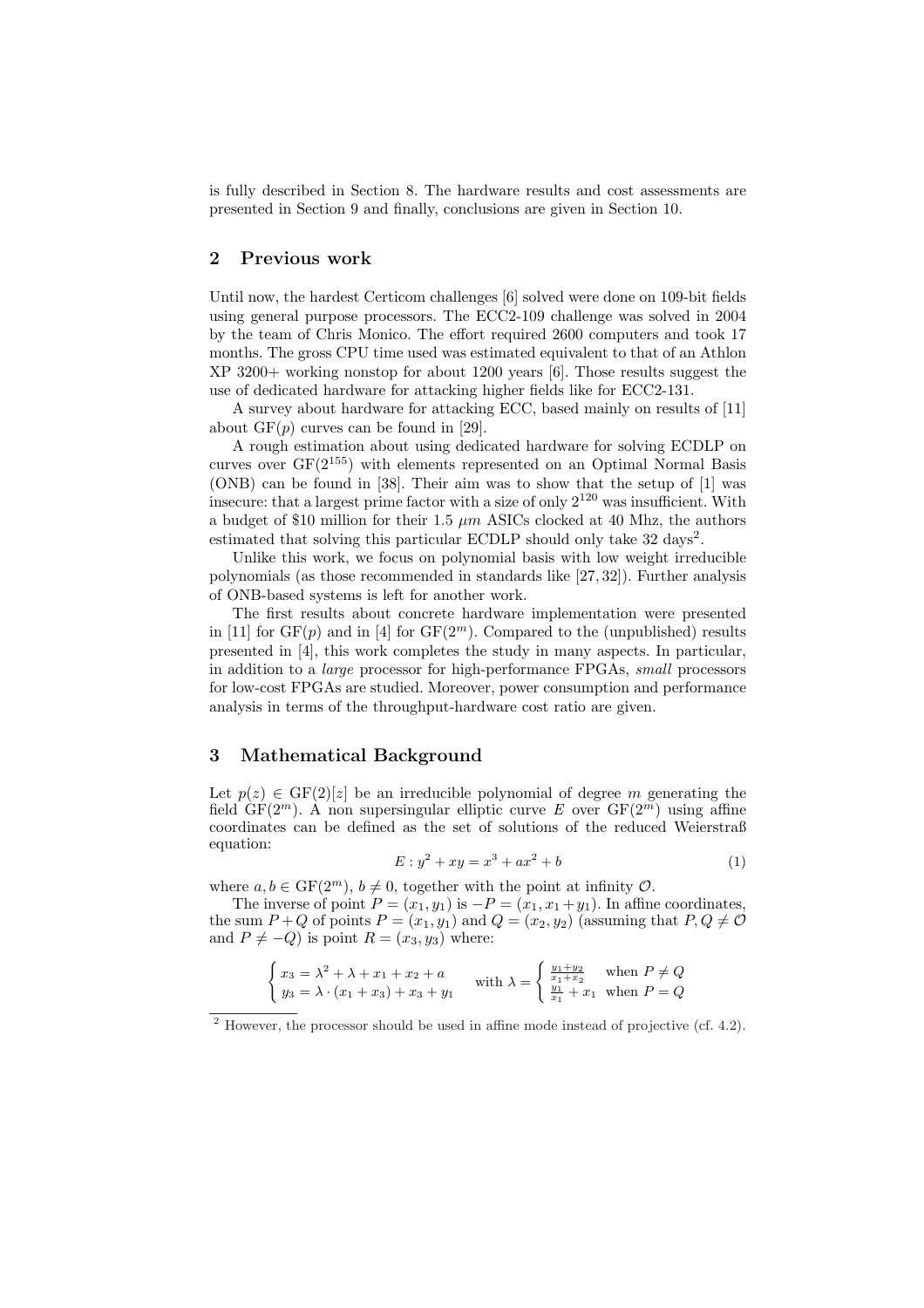Those modular arithmetic computations involve an expensive division, a multiplication, a squaring and several additions. When performing a scalar multiplication, the inversion is usually deferred to the end of the whole computation by using different coordinate systems. However, as an invariant is required while solving ECDLP, the use of affine coordinates is cheaper (cf. 4.2).

For a thorough description of elliptic curves, the reader is referred to [3].

### 4 Collision Search

The main algorithms for solving a generic ECDLP are Pollard's  $\rho$  [15] and Shanks' Baby-step Giant-step [5] methods. However, Pollard's  $\rho$  has the great advantage of requiring only a little amount of memory. The parallelized version of this method, with distinguished points, was chosen for this work as it is the best known algorithm to solve a generic ECDLP instance.

#### 4.1 Pollard's  $\rho$  Algorithm

The basic idea to solve DLP is to walk in the group as randomly as possible until a collision is found, i.e. once a group element is reached twice, coming from different ways. The algorithm shown here is a general adaptation of Pollard's method to the case of the ECDLP.

To recover the unknown k, with  $Q = k \cdot P$ , a random chain is initialized by a point  $R_0 = c_0 \cdot P + d_0 \cdot Q$ . Then, the following function is iteratively applied:

$$
R_{i+1} = \begin{cases} R_i + M_u & \text{when } R_i \in T_u \\ 2 \cdot R_i & \text{when } R_i \in T_v \end{cases}
$$

for some point  $M_u = e_u \cdot P + f_u \cdot Q$  with  $e_u, f_u$  randomly chosen.  $T_u$  (resp.  $T_v$ ) is the set of partitions for which an addition (resp. doubling) is performed. In order to solve the DLP,  $c$  and  $d$  have to be updated accordingly. Following the birthday paradox, the probability to find  $R_i = R_j$  increases, leading to the solution k:

$$
c_i P + d_i Q = c_i P + d_i k P = c_j P + d_j k P = c_j P + d_j Q
$$

$$
k = \frac{c_j - c_i}{d_i - d_j} \mod n
$$

An appropriate number of  $T_u$  and  $T_v$  partitions has to be chosen. Teske's experimental results [37] suggest that setting  $u \geq 20$  and  $v = 0$  yields performances close to the optimal "true" random walk. This is particularly interesting as it allows the point addition to be solely implemented. In practice, a power of 2 is a convenient choice for  $u:$  a small chunk of bits of the point can be regarded as the index of the partition.

### 4.2 Improvements

Distinguished Points: The concept of Distinguished Points (DPs), attributed to Rivest by Denning [7], can be included to improve the overall efficiency of the algorithm. A distinguished point criterion, or property, is chosen and each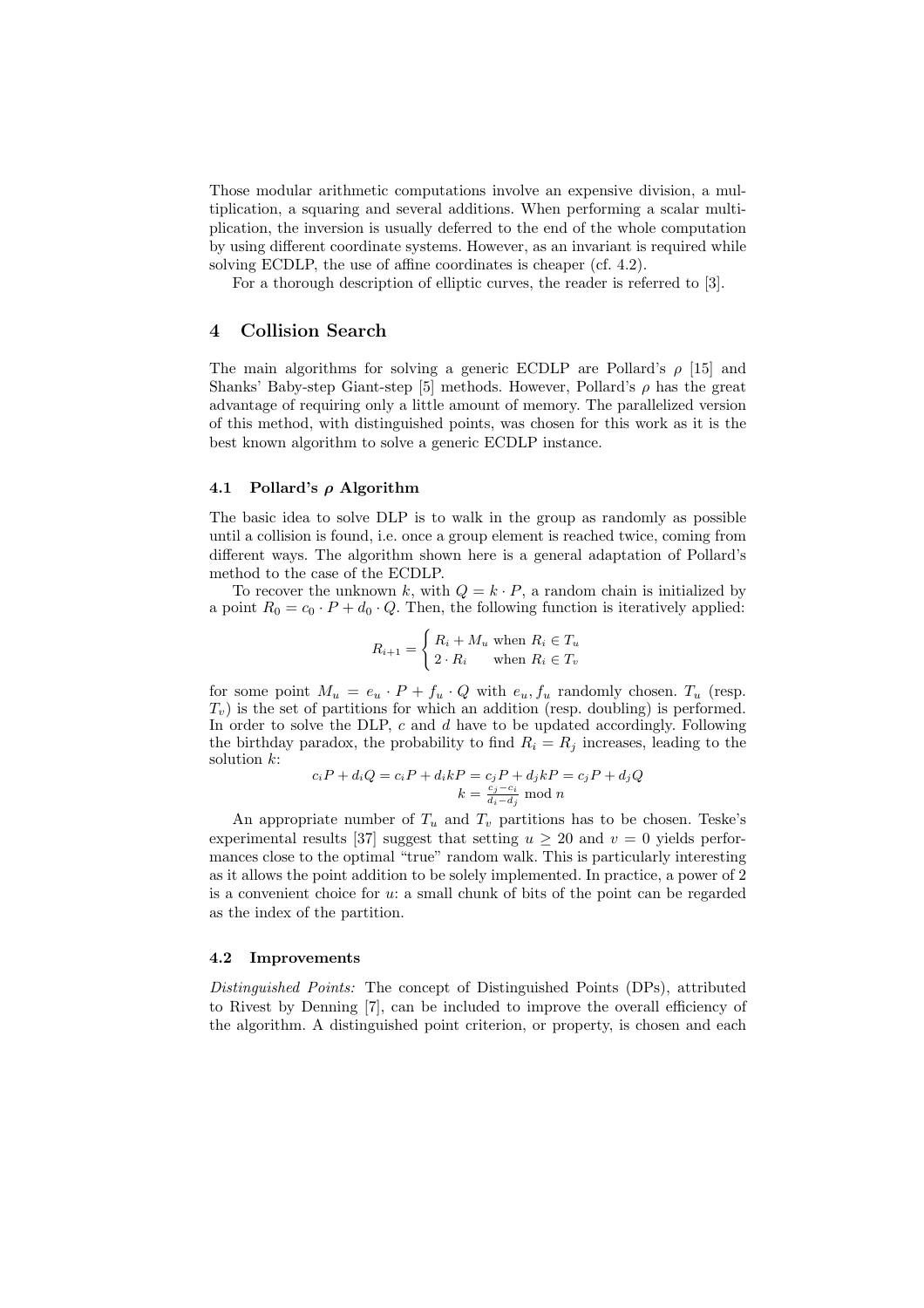computed point satisfying this criterion is stored. The collision search is now limited to a comparison between the distinguished points.

However, a given point can be represented in many ways using different coordinate systems. Without an invariant in point representation, DP criterion cannot be checked. Moreover, chains do not merge after a collision, preventing its detection while reaching a DP. To our knowledge, there is no invariant computationally cheaper than a modular division. As a result, affine coordinates are more efficient as point representation in this system is unique.

A well chosen DP criterion<sup>3</sup> will ensure that enough DPs are encountered to limit the number of steps ( $\frac{1}{\theta}$  term below), but not too much (as those DPs are stored). More precisely: if  $\theta$  is the proportion of points in  $\langle P \rangle$  having the DP property, the expected number of elliptic curve operations before a collision of property, the expected number of emptic curve operations before a comsion<br>DP is observed is  $\sqrt{\frac{\pi \cdot n}{2}} + \frac{1}{\theta}$ , or  $\frac{1}{C} \cdot \sqrt{\frac{\pi \cdot n}{2}} + \frac{1}{\theta}$  with C computers (cf. below).

To deal with the case where a chain falls into a loop without DP, chains exceeding 20 times the average length are dropped. This corresponds to a proportion of  $(1-\theta)^{20/\theta} \approx e^{-20}$  chains with a waste of work of  $20 e^{-20} < 5 \cdot 10^{-8}$ [38].

Parallelization: Using a large number of computers, van Oorschot and Wiener [38] showed that it was interesting to make them share their knowledge. The collision search can therefore be viewed as a search between several chains. The complexity is reduced by the full number of computers  $C$  taking part in the collision search. Resorting to DP is particularly useful with the parallelization technique.

Negation and Frobenius Map: Other improvements, like negation map and frobenius map (for Koblitz curves) allow limiting the collision search to a fraction of the space [39]. They are not currently tackled and are left for another work.

## 5 Collision Search Architecture

The global collision search architecture is made of a server (e.g. a PC) and an arbitrary number of clients (for instance FPGAs). The hardware clients take care of the computationally intensive part of the work, namely the random walks on the elliptic curve. The software server handles the low-throughput operations: computation and dispatching of the starting points (SPs), recovery of the DPs, check for their correctness and sorting in order to find a collision. A softwarebased platform is a natural choice as it can provide the resources to sort the DPs and a huge memory to store them.

### 5.1 Software Program

The software is organized as follows: python language is used as the high level programming language and wraps, with swigwin [36], the low level  $C/C++$  functionalities. The  $C_{++}$  modules use NTL [28] and deal with the number theory aspects while the C modules handle the communications. The performances of those modules are not critical.

<sup>&</sup>lt;sup>3</sup> As pointed out in [33], some DP criteria lead to inefficient attacks on  $GF(2<sup>m</sup>)$ .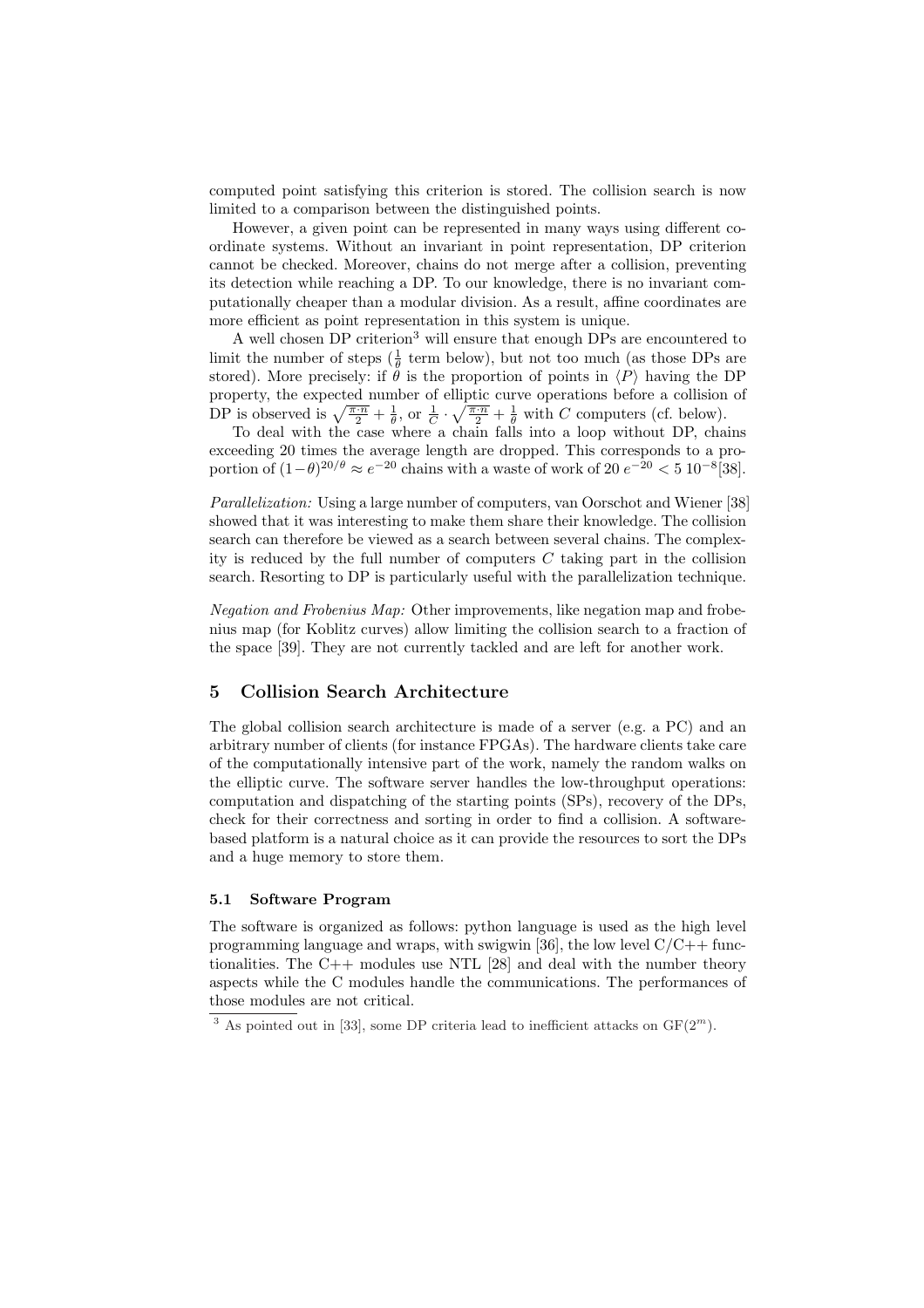#### 5.2 Hardware Circuit

Each hardware client embeds a communication interface (basically a FIFO), a main controller and some numbers of elliptic curve processors with their own communication buffers ( $EC-\mu P$ ). A ring communication topology is the most scalable approach, especially for a set of many small  $EC-\mu P$  on a large platform.

For the communication, each data set is made of a header, the x- and  $y$ coordinates of a point and its c and d components in the  $P, Q$  basis. The header is used to determine the address of the  $EC-uP$  and the kind of data carried (either SP or DP). A more detailed view of an  $EC-\mu P$  is given in Fig. 1.

During the initialization phase, the data are sent from the main controller to the first  $EC-\mu P$  which collects one SP for each chain. Additional SPs are stored to allow starting a new chain when it exceeds the allowed length  $(20/\theta)$ . SPs are deserialized to feed FIFOs in order to load RAMs of the *Point Update* and Coeff Update computing units. In most architectures, the throughput of the Coeff Update unit is sufficiently low to work on w-bit data (which avoids a specific (de)serialize circuit). When a DP is found, the point and its coefficients are stored in other FIFOs in order to serialize and output the data as soon as possible. In this case, the corresponding chain length is reset as well.

The default behavior of the  $EC-\mu P$  is to compute the point additions, update the coefficients and track the length of the chains. The number  $u$  of partitions (cf. Section 4.1) was set to  $2^5$  in order to directly map the 5 LSBs of the xcoordinate (called hash) to 32 partitions. For each point addition, this hash is sent through a FIFO to the Coeff Update unit in order to update the two coefficients of each chain accordingly. The *Point Update* unit also sent (through a FIFO) one bit for each chain to tell if a DP was found. When a chain exceeds the allowed length, its ID is sent to the *Point Update* unit through another FIFO.

### 6 Elliptic Curve Arithmetic

This section reviews different algorithms for the operations needed to compute an EC point addition  $(PA)$ . Hardware implementations  $(e.g. [2])$  usually focus on inversion-free coordinates as they are potentially more area-time efficient in the high-speed domain. Nevertheless, affine coordinates are cheaper and all the trade-offs have therefore to be reconsidered. Moreover, as a lot of area is potentially available in the targeted circuits, a lot of area-time trade-offs are achievable. In order to select the best algorithms, this analysis begins by reviewing their theoretical area requirements in terms of FPGA slices.

In this work, low-weight binary irreducible polynomials of degree  $m$  are considered. Such trinomials and pentanomials are recommended for implementations in [32, 27] and are used in challenges proposed in [6]. As sketched in Section 2, addition in  $GF(2^m)$  is a simple bitwise xor operation. Reconfigurable logic is used for the  $EC-\mu P$ , the polynomials can therefore be hardwired. As a result, each bit of the parallel modular reduction is computed with mainly 5 input xor gates for pentanomials and 3-input xor gates for trinomials. This leads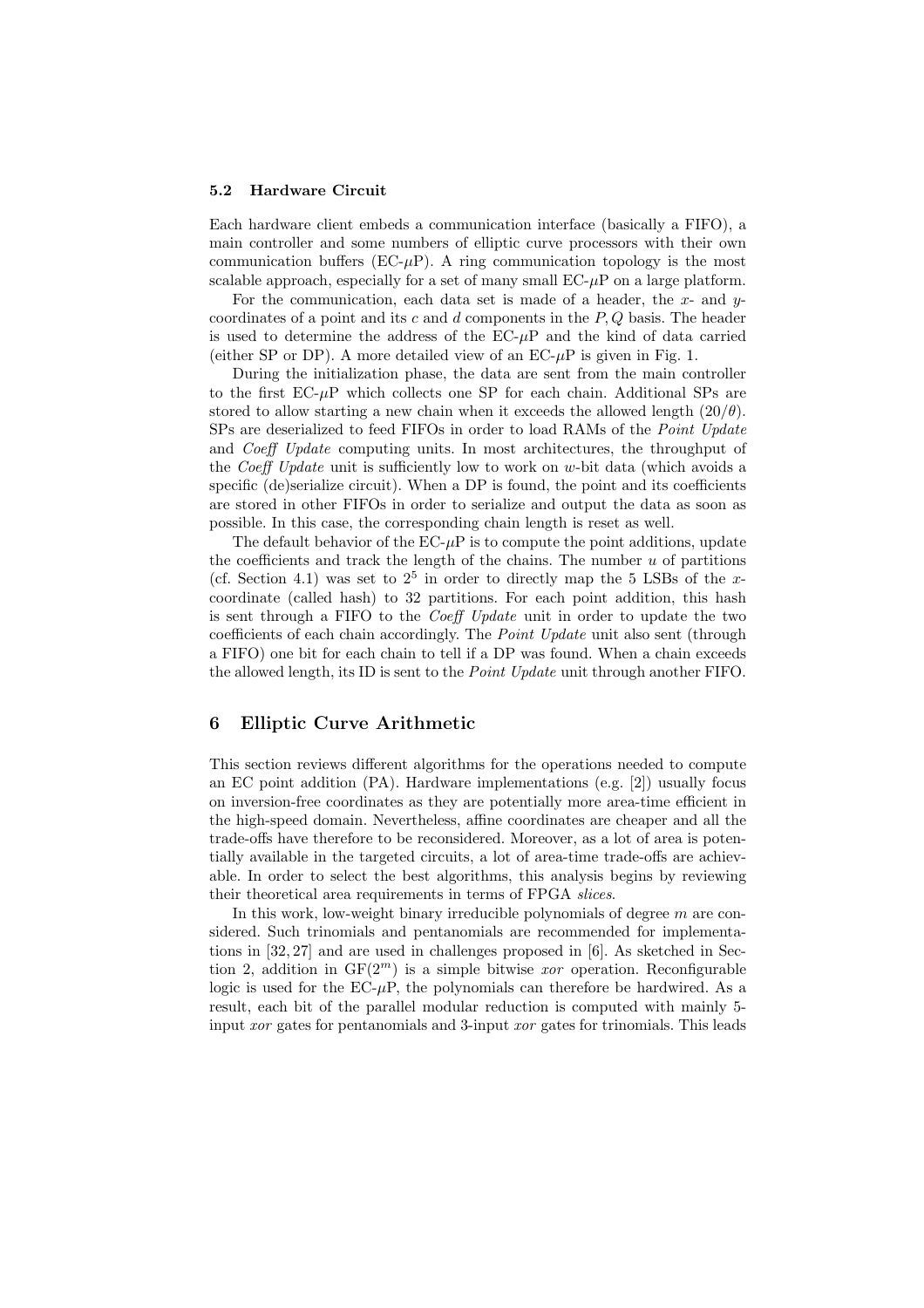to an inexpensive modular squaring circuit as the squaring itself is obtained by inserting a '0' bit between consecutive bits of the binary representation of the input polynomial [13]. Other relevant operations are multiplication and inversion/division.

#### 6.1 Squaring

Most of the bits of a hardwired parallel squarer are computed with 2-input and 3-input xor gates for pentanomials and 1-input (no gate) and 2-input gates for trinomials. This corresponds to an area of  $m/2$  slices. For circuits composed of parallel multiple squarers, logical simplifications occur. As a result, they are more area-time efficient than the iterative use of a single squarer.

### 6.2 Multiplication

For an iterative architecture, a digit-serial by parallel multiplier  $[34]$  is an at-For an iterative architecture, a digit-serial by parallel multiplier [34] is an at-<br>tractive solution. With a D-bit digit, the computation needs  $\left\lceil \frac{m}{D} \right\rceil$  cycles. The circuit is composed of a register for the parallel input, a shift register for the serial input and a registered  $2D + 1$ -input sum of product (and-xor network) for the accumulated partial product and output. The modular reduction can be neglected. The following areas, in function of D, are required:  $3m/2$  (1),  $2m$  $(2,3), 5m/2$  (4), 3m (5,6), 7m/2 (7), 4m (8,9), 9m/2 (10), 5m (11,12).

For a parallel multiplier, the sub-quadratic technique of Karatsuba is a popular choice (e.g. [30,8]). The area depends on: the decomposition of  $m$ , the parameter used with the implementation tools (like register balancing) and the constraint on the operating frequency. A size of  $(m/2)^2$  is achievable. More information about constructing such multipliers can also be found in [4].

#### 6.3 Extended Euclidean Division

A divider based on the binary extended Euclidean algorithm [35] was presented in [40].  $2m-1$  cycles are required with an area of  $2m$  slices [25]. A fully unrolled implementation would need the quite huge amount of  $4m^2 - m^2/2$  slices. The  $m^2/2$  term comes from the fact that half the data converge towards zero.

### 6.4 Montgomery Almost Inverse

The Montgomery almost inverse algorithm [16] could be used to save  $m^2/2$ slices over a parallel<sup>4</sup> Euclidean-based circuit. Unfortunately, the cost of the domain transformation almost  $\rightarrow$  output (cf. [12]) counterbalances this benefit. Moreover, an additional multiplication is needed to achieve the division.

### 6.5 Little Fermat's Theorem Inverse

Inverse could also be computed with little Fermat's theorem, stating that  $\beta^{-1} =$  $\beta^{2^m-2}$ , with  $\beta \neq 0 \in \mathrm{GF}(2^m)$ . In order to minimize the number of multiplications, the chain technique of Itoh and Tsujii [14] can be employed. It needs  $m$ squarings and  $\lfloor log_2(m-1) \rfloor + HammingWeight(m-1) - 1$  multiplications.

<sup>&</sup>lt;sup>4</sup> In the context of this paper, an iterative circuit cannot be improved by this method.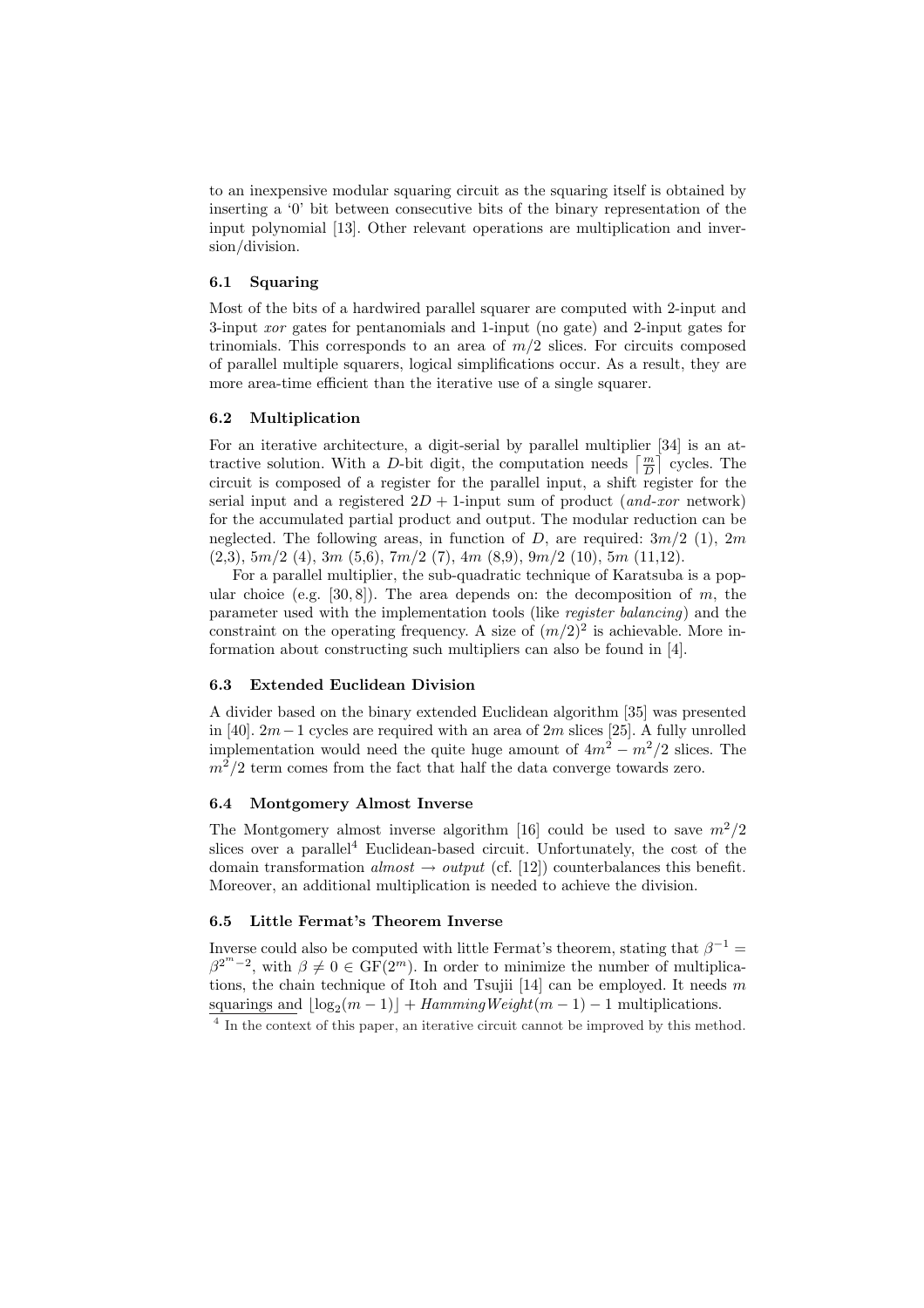#### 6.6 Montgomery trick

As inverters are usually more expensive than multipliers, the Montgomery trick [5] could be used. If the throughput of multiplier(s) is increased by a factor  $3t - 3$  $/4t-3$ , the throughput of an inverter/divider can be reduced by a factor t. More memory is also required to store the different inputs and temporary data.

### 7 Elliptic Curve Processors

In order to best fit the capabilities of different FPGA families, several kinds of architectures are considered. The aim is to achieve the best area-time complexity on a given platform, resulting in a fair throughput/hardware cost comparison. For instance, a big high-performance device is not reduced to the sum of small devices: the high internal data bandwidth is exploited. For each of the four design principles, the algorithms of the architecture are selected using the theoretical area requirements provided in Section 6. The cost of control, RAMs, ROMs and the interface also have to be taken into account.

To ease this analysis, the operating frequency is supposed to be the same for all architectures. For small architectures, the bottleneck is the control logic while the frequency is limited by place and route problems in big architectures.

To avoid data dependency problems within an  $EC_{\mu}P$ , several chains can also be used in parallel. This is important to keep arithmetic operators busy (like the critical divider). It is even required when pipelining is introduced within the operators. The drawback is the increase in memory requirements.

### 7.1 Tiny

The first idea is to build a small footprint ALU, able to compute all the  $GF(2<sup>m</sup>)$ arithmetic functions. As the behavior of serial by parallel multiplication and Euclidean division only differs in the shift direction, hybrid circuits are achievable [18, 19]. The squaring can be translated into a multiplication and the addition made of small additional logic. Beside the ROM storing the points of the u partitions, 3 memory locations are required to store  $x_3$ ,  $y_3$  and a temporary variable. A small  $GF(p)$  unit for updating coordinates and the chain length is also needed. Unfortunately, considering the area of the whole  $EC-\mu P$ , theoretical results show this solution leads to an inefficient area-time product.

#### 7.2 Small

Another approach is to allow several small parallel arithmetic units: a Euclidean divider/inverter (Div/Inv), a digit-serial by parallel multiplier (Mult) and a squarer (Sqr) for instance. A dedicated squarer is however not needed as Mult performs faster than Div. Two chains are used to never let the divider idle. This architecture requires therefore  $2m + 1$  cycles to compute 1 PA.

As the latency of the multiplier with  $D = 2$  is 4 times smaller than the divider, it could be worth it to use Montgomery trick. However, while the processing of 1 chain requires 1 Div and 2 Mults, 2 chains require 2 Divs and 4 Mults, or 1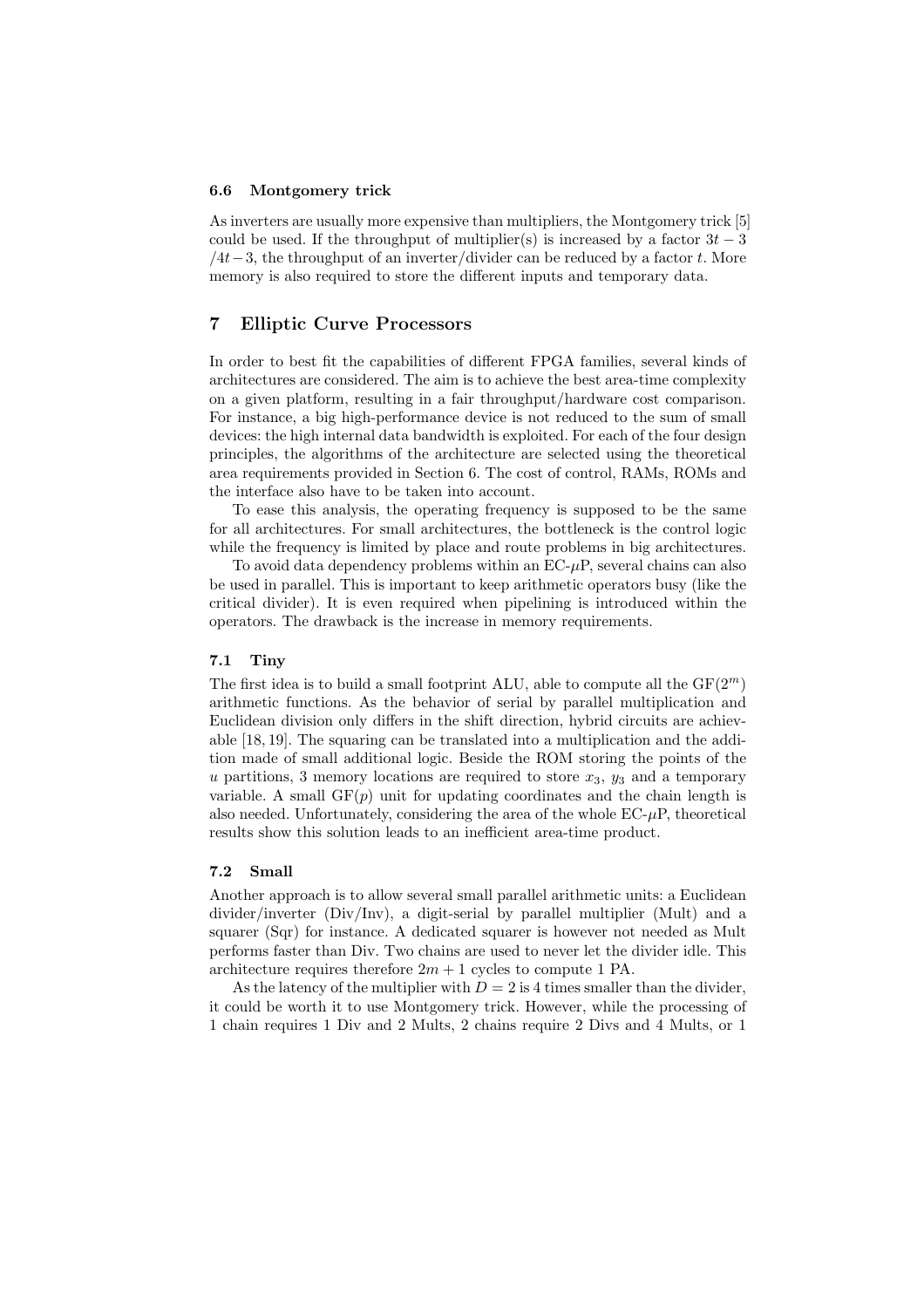Inv and 9 Mults using Montgomery trick<sup>5</sup> with  $t = 2$  and  $D = 5$ . Four chains are used with this approach and require  $12 \ (\leq 2^4)$  memory locations: 8 for the 4 points data and 2 for temporary variables. Roughly speaking,  $3m/2$  slices can be theoretically saved (without taking into account the increase of the logic needed by the control machine). As a result, Montgomery trick could be interesting.

### 7.3 Medium

If more area is available, it could be interesting to use sub-quadratic multiplication algorithms in order to improve the area-time product. As sketched in Section 6, an inverter based on Itoh-Tsujii with parallel multipliers could perform better than a Euclidean-based divider. For this architecture, one parallel Karatsuba multiplier (Mult) with a multi-squarer (Msqr) is used for the inversion and the two multiplications of the PA algorithm (cf. Fig. 2). The inverter architecture and especially the principle of a Msqr unit is similar to [31]. The main difference lies in the purpose of the circuit: area-time efficiency is required here, not only speed. This is achieved by using several chains and pipelining the arithmetic units. The number of cycles needed to compute one PA is  $2 + \lfloor \log_2(m-1) \rfloor + HammingWeight(m-1) - 1$  (= 11 for  $m = 163$ ).

The number of parallel chains used is equal to 16: the pipeline depth of both the Mult (8) and the Msqr (8). To maximize the utilization of the Msqr, the two multiplications can be computed during the inversion. The computational requirements of Msqr can therefore be reduced as two multi-squaring can be both computed in two iterations. This requires doubling the number of chains.

As an inversion instead of a division is computed anyway, Montgomery trick could prove efficient in this case. For  $m = 163$ , the number of cycles becomes 8 for one PA (25 % improvement). Twice the number of chains is required. The architecture is also more complicated as there are more different operations. However, the computational requirements, and therefore the area, of Msqr can be reduced if the seven multiplications are computed during the inversion.

### 7.4 Large

If a large amount of area is available, a fully pipelined design can be implemented in order to reach the best area-time product. The circuit can indeed be datadriven and fully specialized. Moreover, economy of scale can also be achieved. The number of chains is simply equal to the number of register stages in the pipeline, resulting in a PA every clock cycle. In particular, Itoh-Tsujii technique is used in parallel with repeated squarers and parallel Karatsuba multipliers. The reader is referred to [4] for further information about this strategy.

### 8 Chosen Elliptic Curve Processor

Appropriate algorithms were chosen thanks to the theoretical area requirements of Section 6. The tiny processor was discarded on that basis. Now, based on preliminary implementation results, area and throughput of each solution are evaluated. Such numbers are reported in Table 3 together with prices of corresponding

 $5$  Throughput of the Mult and the Inv must be equalized to maximize the efficiency.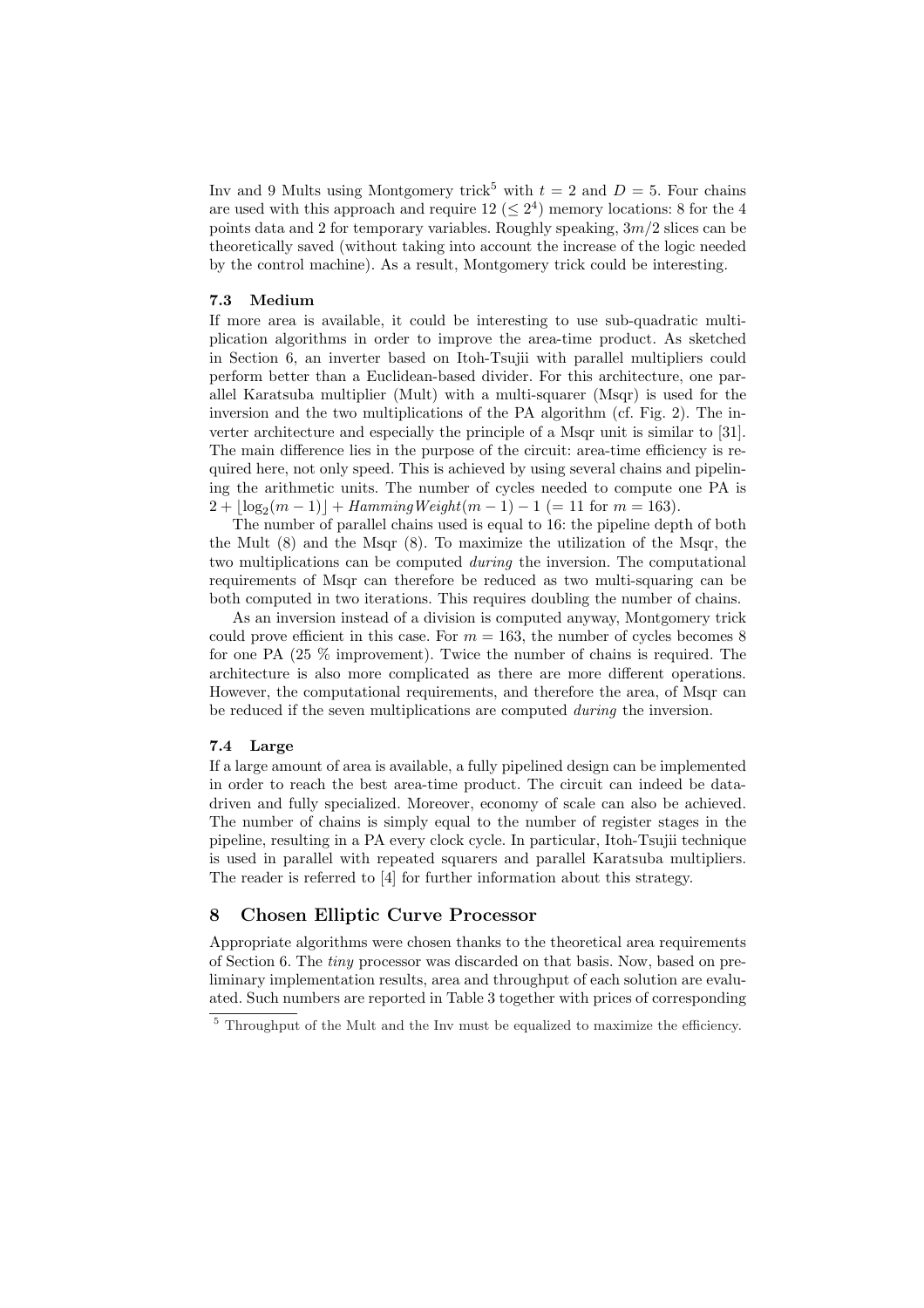FPGAs. "Preliminary results" means here that all the control structures were not fully implemented. However, performances are based on working components (Mult, Div, Sqr, RAMs, ...) and behavior correctness was checked on software. Based on those estimates, the medium processor on a low-cost Spartan3E appears as the solution with the best throughput over hardware cost (device price). According to the author, those results are sufficient to focus only here on the medium architecture. Nevertheless, exact description and full implementation of other processors could be the subject of another work.

### 8.1 The Medium Processor

The medium architecture is presented in Fig. 2 while the scheduling for  $m = 163$ is available as Table 4. The main components are a Mult, a Msqr and an ALU. 3 RAMs and a ROM are also available to store coordinates and variables. Shift registers (Delays) are used to render the latency independent from the computed operation. A buffer is used to accumulate the partial result of the inversion in Mult. The buffer of Msqr is employed when a multi squaring is performed in multiple iterations. A comparator is also employed to check the DP criterion.

Based on synthesis results for  $m = 163$  on a Spartan3E-1600, it is clearly interesting to perform the 2 multiplications during the inversion: the area saving is 50% (22% of the FPGA) for the Msqr and the area loss is 45% (5% of the FPGA) for the memory. 32 chains are therefore used. The Montgomery trick was currently not fully implemented. Using this strategy (64 chains), the memory increase is 70% (8% of the FPGA) and surprisingly, no significant savings are measured for the Msqr. As a result, if there is enough remaining area in the FPGA, the Montgomery trick approach could be interesting.

The Coeff Update and Chain Length Check units serially process the data. They are simply made of 4 bRAMs (1 ROM and 2 RAMs for  $c, d$  and 1 for chain lengths) and a few logic for 16-bit modular adders, counters and comparators.

# 9 Hardware Results and Cost Assessment

In this section, hardware implementation results and cost assessment for attacking  $GF(2<sup>m</sup>)$  ECDLP were achieved for 3 security levels recommended in [32].

### 9.1 Hardware results

All the hardware modules were written in VHDL and placed & routed on either XC3S1200E-4FT256 (21 US\$) or XC3S1600E-5FG320 (33 US\$) low-cost FP-GAs<sup>6</sup>. Table 1 reports the different performances for a clock period constrained to 10 ns. For  $m = 113$ , two cores are embedded in the FPGA. Notice that bRAMs requirements depend on whether enough of such RAMs was available to implement 32 or  $64 \times m$  memories. The throughput over FPGA cost is used to allow fair comparison with other FPGA platforms. The power consumption was also estimated using the Xilinx Spartan-3E Web V8.1 power tool. The electricity cost for one year, assuming a price of 0.1 US\$ per kWh, is also reported.

 $6$  FPGA costs are 2007/2008 Xilinx prices for 1000 devices.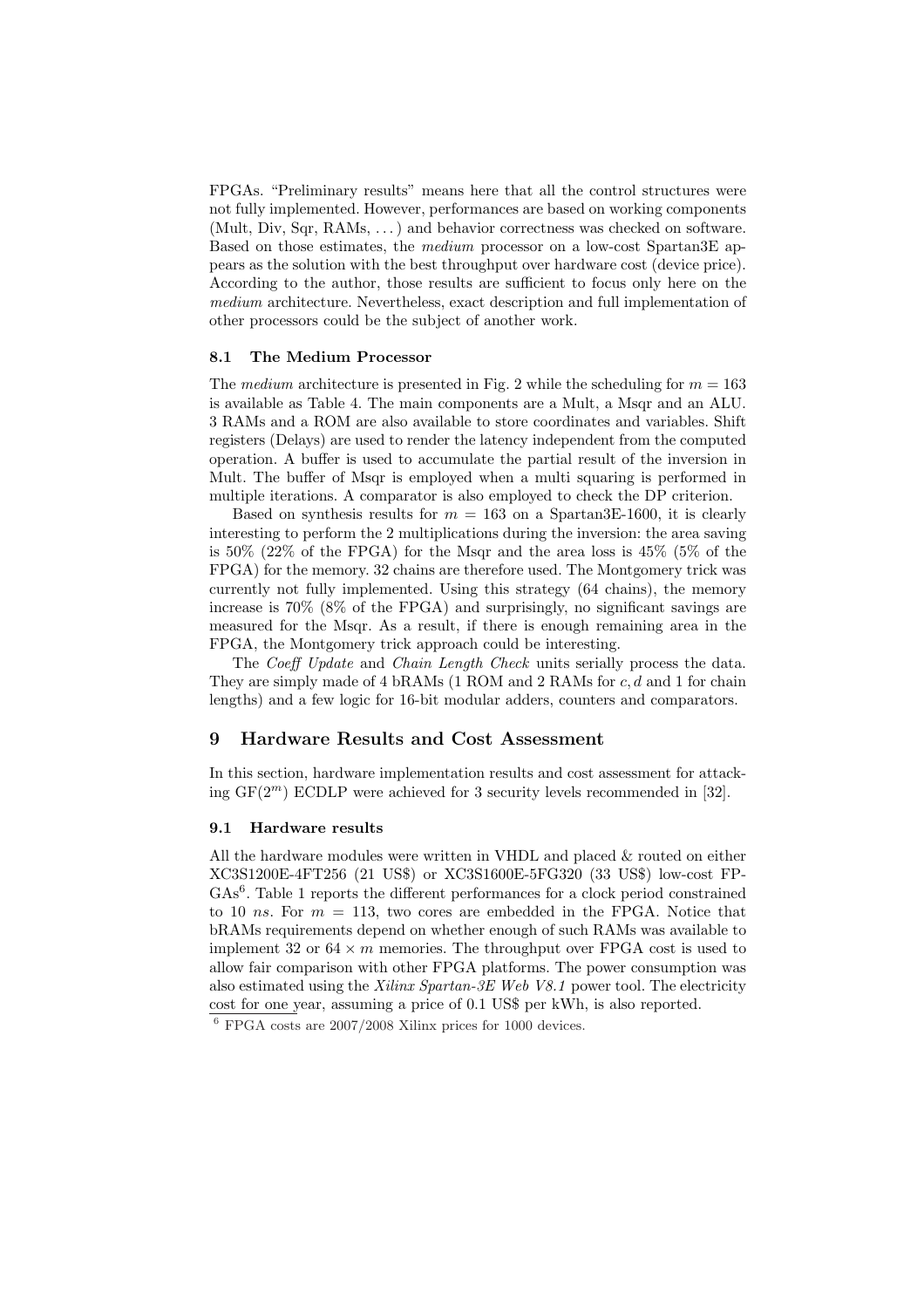| m | FPGA | Area                                               | Area |     | Freq. Throughput Thr./cost Cons. Elec. price                      |             |     |                     |
|---|------|----------------------------------------------------|------|-----|-------------------------------------------------------------------|-------------|-----|---------------------|
|   |      | [kSlices]                                          |      |     | $[\text{bRAMs}][\text{Mhz}]$ $[\text{PA/s}]$                      | $[PA/s\$    |     | $[W]$   [\$/1 year] |
|   |      |                                                    |      |     | 113  S3E1600-5  13.9 (94%)  18 (50%)  100   $2 \times 10^{-10^6}$ | $6 \; 10^5$ | 4.2 | 3.7                 |
|   |      | $131$ S3E1200-4 7.9 (91%) $21(75%)$                |      | 100 | $10 \; 10^6$                                                      | $4.8~10^5$  | 3.2 | 2.8                 |
|   |      | $\left  163 \right $ S3E1600-5 10.9 (74%) 25 (69%) |      | 100 | $9.1 \ 10^6$                                                      | $2.7~10^5$  | 3.8 | 3.3                 |

**Table 1.** Medium EC- $\mu$ P, Place and Route results from Xilinx ISE 9.1.

#### 9.2 Cost Assessments

It was planned to compare hardware with homemade software results. Unfortunately, our code based on the C++ NTL library [28] has poor performances compared to Certicom challenge results. Chris Monico's challenge results for  $GF(2^{109})$  will therefore be used for further comparisons.

For the hardware cost assessment on FPGA, the COPACOBANA engine [17] was chosen. It embeds 120 low-cost Spartan3-1000 FPGAs. The Spartan3E-1600 FPGA selected for this work has twice the area of a Spartan3-1000 FPGA. Nevertheless, the price of both devices is the same (for 1000 parts) and their form factor is similar. The price of one COPACOBANA engine is therefore assumed to remain 10 kUS\$. Concerning the power consumption, the xilinx web power tool suggests that the power consumption is doubled with the S3E FPGAs. As a result, doubling the power consumption of the original engine seems safe. Based on power consumption needed to attack DES with COPACOBANA (600 Watts), we will assume a power consumption of 1.2 kWatts for our application. Exact power consumption is left for further work.

For the cost assessment reported in Table 2, achievable performances are estimated through the expected running time (ERT). It is derived from performances of the architecture and expected number of group operations (ENO) before a collision occurs (cf. 4.2). For ENO, n is set as  $2^m$  and  $\theta$  as  $2^{-m/3}$ . The expenses for the power consumption were added for the total cost. For an attack during 1 year, it represents a  $10^{th}$  of the purchase cost of the device.

Those results show that  $GF(2^{113})$  is far from secure. For that attack, the number of required FPGA's is sufficiently small to overcome an ASIC-based solution. While the cost for the  $GF(2^{131})$  attack is still tractable, an ASIC-based platform should be more cost-effective. For  $m = 163$ , a standard level security parameter, it is currently impossible to mount an FPGA-based attack.

Based on those results and [21], a rough ASIC extrapolation for a 90  $nm$ CMOS techno using standard cells can be sketched<sup>7</sup>. The following parameters are assumed: area factor is 20, speed factor is 3.5, consumption factor is 14, die size of S3E-1600 is  $2.5 \times 2.5$  mm and cost of one 300 mm wafer is 30 k\$ (multiplied by two for overheads like packaging, cooling, . . . ). This rough estimation leads to a cost of 2.2  $10^9$  \$ neglecting NREs for  $m = 163$ , which is still currently out of reach. Notice that half the price is for power consumption.

<sup>7</sup> Assuming the circuits are built to attack a given ECDLP instance many times, meaning that both the field size and the irreducible polynomial can be hardwired.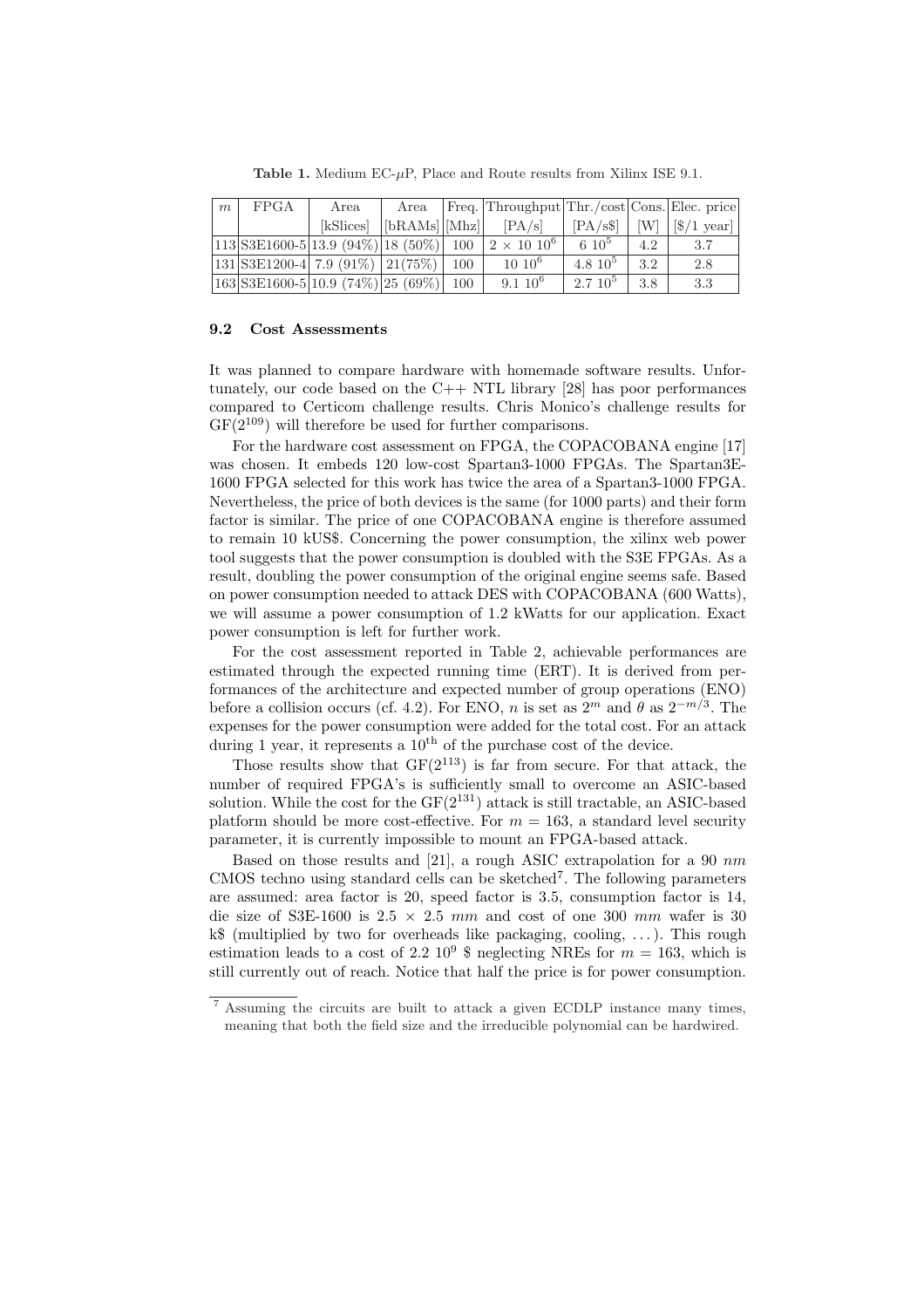Another goal of this cost assessment is to compare hardware and softwarebased solutions. To solve the  $GF(2^{109})$  challenge in 6 months, 2400 Athlon XP 3200+ were needed. By modifying the  $m = 113$  result of Table 2, this problem is expected to be solved by one COPACOBANA engine in 6 months. Assuming a price of 150 \$ for a computer and a consumption of 250 Watts, the purchase price ratio is 35. This is a bit less than expected, provided those general purpose CPUs have no dedicated  $GF(2<sup>m</sup>)$  ALU. From a power consumption prospect, the ratio is as big as 500. Those results clearly justify the use of hardware.

Table 2. Cost assessments to solve different  $GF(2<sup>m</sup>)$  ECDLP using COPACOBANA

| m | ENO-                                                | Thr.                | ERT               |                                                                                                     |               | ERT $[s]$ $\# \text{Copa}$ for $\text{Cost}$ [US\$] of Total cost |                |
|---|-----------------------------------------------------|---------------------|-------------------|-----------------------------------------------------------------------------------------------------|---------------|-------------------------------------------------------------------|----------------|
|   |                                                     | $[\#PA]$ $[\#PA/s]$ | $\lceil s \rceil$ | on 1 Copal                                                                                          | $1$ -vear     | $ power \text{ supply} $ [US\$] 1-year]                           |                |
|   |                                                     |                     |                   | $\boxed{113}$ $\boxed{128 \ 10^{15}$ $\boxed{20 \ 10^6}$ $\boxed{6.4 \ 10^9}$ $\boxed{53.3 \ 10^6}$ | 2             | $2.1~10^3$                                                        | $22.1\,10^{3}$ |
|   |                                                     |                     |                   | $ 131 65.4 10^{18} $ 10 10 <sup>6</sup> $ 6.54 10^{12} $ 54.5 10 <sup>9</sup>                       | 1728          | $1.8 \; 10^6$                                                     | $19.110^6$     |
|   | $ 163 4.23 10^{24} 9.1 10^{6} 471 10^{15} 410^{15}$ |                     |                   |                                                                                                     | $125 \; 10^6$ | $131~10^9$                                                        | $1.4~10^{12}$  |

As a  $GF(2^m)$  attack is supposed to perform better in hardware than a  $GF(p)$ one, it is interesting to compare them. From [11], the throughput for  $GF(p)$ and  $k = 160$  (Table 1) is 93.6 kPA/s. Multiplying this result by 2 (to estimate performances on a S3E-1600) and comparing with the  $m = 163$  result of Table 1, it appears that the throughput ratio is near 50. For fairness purpose, notice that no parameters are hardwired in their architecture.

### 10 Conclusion

This work presented a thorough analysis of an FPGA-based solution to attack elliptic curve cryptosystems over  $GF(2<sup>m</sup>)$ . The provided results complete in many aspects the few previous studies. In particular, the performance-cost optimum for four different architectures was investigated on two different families of Xilinx FPGAs. The selected architecture, based on a low-cost Spartan3E FPGA, was described and implemented. Cost assessments were then performed on the basis of a cluster of low-cost FPGAs.

Compared to the software used to solve the  $GF(2^{109})$  challenge, the hardware exhibits an improvement factor of 35 for purchase costs and 500 for power consumption. Considering current architectures to attack  $GF(p)$  and  $GF(2<sup>m</sup>)$ instances, a throughput ratio of 50 was also measured. This follows the expectations as  $GF(2^m)$  arithmetic is particularly well suited for hardware platforms.

The lowest security level of the SECG standard, based on  $GF(2^{113})$ , was found to be easily breakable. However, even by taking the rough ASIC extrapolation, a standard security level like  $GF(2^{163})$  stays out of reach of current attacks. Breaking those systems would require either far too much time given a moderate amount of money, or a prohibitive price to raise a solution in a reasonable amount of time. Given today's know-how and understanding of ECC, it is expected that current standard security keys do not suffer from any threat for the time being.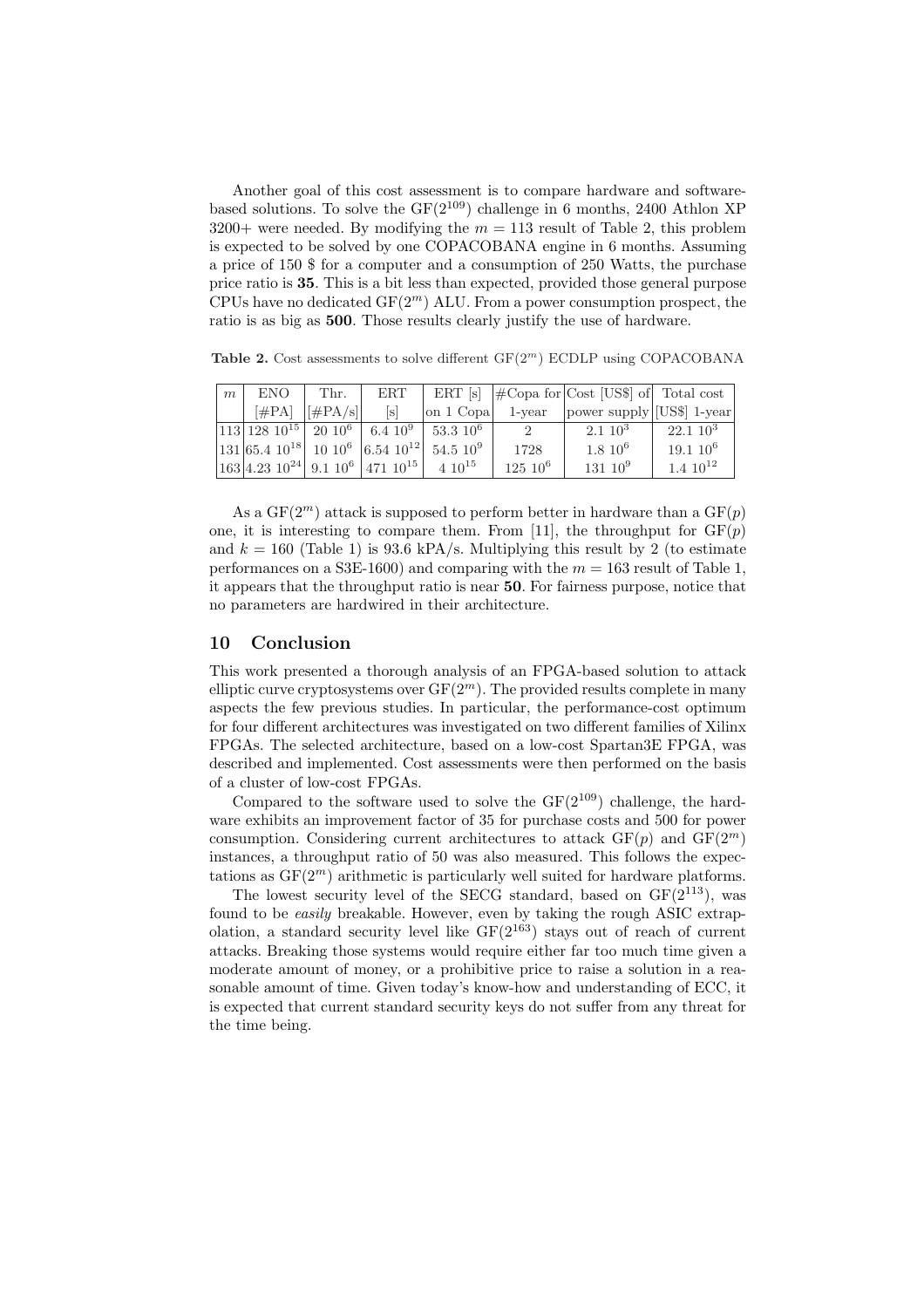### References

- 1. G.B. Agnew et al., An Implementation of Elliptic Curve Cryptosystems over  $F_{2155}$ , IEEE Journal on Selected Areas in Communications, vol. 11(5), 804-813, 1993.
- 2. B. Ansari, M. Anwar Hasan, High Performance Architecture of Elliptic Curve Scalar Multiplication, CACR Research Report 2006-01, 2006.
- 3. I.F. Blake, G. Seroussi, N.P Smart, Elliptic Curves in Cryptography, London Mathematical Society, Lecture Notes Series 265, Cambridge University Press, 1999. 4. P. Bulens, G. Meurice de Dormale, J.-J. Quisquater, Hardware for Collision Search on Elliptic
- Curve over  $GF(2^m)$ ,  $SHARCS$ , Ecrypt Workshop, 2006. 5. H. Cohen, A course in computational algebraic number theory, Graduate Text in Mathematics,
- 138, Springer-Verlag, New York, 1993. 6. Certicom, http://www.certicom.com.
- D.E. Denning, Cryptography and Data Security, Addison Wesley, 1982.
- 8. J. von zur Gathen, J. Shokrollahi, Fast arithmetic for polynomials over  $\mathbb{F}_2$  in hardware, IEEE ITW 2006, pp. 107-111, 2006.
- 9. P. Gaudry, F. Hess, N. P. Smart, Constructive and Destructive Facets of Weil Descent on Elliptic Curves, Journal of Cryptology, vol. 15, no. 1, pp. 19-46, 2002.
- 10. D. Giry, P. Bulens, http://www.keylength.com.
- 11. T. Güneysu, C. Paar, J. Pelzl, Attacking elliptic curve cryptosystems with special-purpose hardware, FPGA'07, ACM/SIGDA, pp. 207-215, 2007.<br>12. A. A.-A. Gutub, New Hardware Algorithms and Designs for Montgomery Modular Inverse
- Computation in Galois Fields  $GF(p)$  and  $GF(2<sup>n</sup>)$ , Ph.D. Thesis, 2002. 13. D. Hankerson, A. Menezes, S. Vanstone, Guide to Elliptic Curve Cryptography, Springer Pro-
- fessional computing, Springer, 2004.
- 14. T. Itoh, S. Tsujii, A Fast Algorithm for Computing Multiplicative Inverses in  $GF(2^m)$  Using Normal Bases, *Information and Computation*, vol. 78, pp. 171-177, 1988. 15. J.M. Pollard, Monte Carlo Methods for Index computation (mod  $p$ ), Mathematics of compu-
- tation, vol. 32, n143, pp. 918–924, July 1978. 16. B. S. Kaliski Jr., The Montgomery Inverse and its Applications, IEEE Transactions on Com-
- puters, vol. 44(8), pp. 1064-1065, August 1995. 17. S. Kumar, C. Paar, J. Pelzl, G. Pfeiffer, M. Schimmler, Breaking Ciphers with COPACOBANA
- A Cost-Optimized Parallel Code Breaker, *CHES 2006*, LNCS 4249, pp. 101-118, 2006.<br>18. C.H. Kim, S. Kwon, J.J. Kim et al., A New Arithmetic Unit in GF(2<sup>m</sup>) for Reconfigurable
- Hardware Implementation, FPL 2003, LNCS 2778, pp. 670-680, 2003.
- 19. M.G. Kim, S.J. Yu, Y.S. Lee, J.S. Song, A Fast Hybrid Arithmetic Unit for Elliptic Curve Cryptosystem in Galois Fields with Prime and Composite Exponents, IEICE Electronics Express, vol. 1(1), pp. 13-18, 2004.
- 20. N. Koblitz, Elliptic curve cryptosystems, *Math. of computation*, vol. 48, pp. 203-209, 1987.<br>21. I. Kuon, J. Rose, Measuring the Gap Between FPGAs and ASICs, *IEEE Transactions on*
- Computer-Aided Design of Integrated Circuits and Systems, vol. 62, no. 2, Feb 2007.
- 22. A. Menezes, Elliptic Curve Public Key Cryptosystems, Kluwer, 1993. 23. A. Menezes, T. Okamoto, S.A. Vanstone, Reducing Elliptic Curve Logarithms to Logarithms in
- a Finite Field, ACM Symp. Theory Computing, pp. 80-89, 1991. 24. A. Menezes, E. Teske, A. Weng, Weak fields for ECC, CT-RSA 2004, LNCS 2964, pp. 366-386, 2004.
- 25. G. Meurice de Dormale, J.-J. Quisquater, Iterative Modular Division over GF(2m): Novel Algorithm and Implementations on FPGA, ARC 2006, LNCS 3985, pp. 370-382, 2006.
- 26. V. Miller, Uses of elliptic curves in cryptography, *CRYPTO'85*, LNCS 218, pp. 417–426, 1986.<br>27. U.S. Department of Commerce/National Institute of Standards and Technology (NIST). Digital 27. U.S. Department of Commerce/National Institute of Standards and Technology (NIST), Digital
- Signature Standard (DSS), FIPS PUB 182-2change1, 2000.
- 28. NTL : A Library for doing Number Theory, **http://www.shoup.net/.**<br>29. J. Pelzl, Exact Cost Estimates for Attacks on ECC with Special-Purpose Hardware, *Workshop*
- on Elliptic Curve Cryptography ECC 2006.<br>30. F. Rodríguez-Henríquez, Ç.K. Koç, On Fully Parallel Karatsuba Multipliers for GF(2<sup>m</sup>), (394)<br>Computer Science and Technology 2003, 2003.
- 31. F. Rodríguez-Henríquez et al., Parallel Itoh-Tsujii Multiplicative Inversion Algorithm for a Special Class of Trinomials, http://eprint.iacr.org/2006/035.pdf, 2006.
- 32. Certicom Research, SEC 2: Recommended Elliptic Curve Domain Parameters, v1.0, 2000.
- 33. N. P. Smart, A note on the x-coordinate of points on an elliptic curve in characteristic two, Technical Report CSTR-00-019, University of Bristol, December 2000.
- 34. L. Song, K. K. Parhi, Low energy digit-serial/parallel finite field multipliers, Journal of VLSI Signal Processing, vol. 19(2), pp. 149166, 1998. 35. J. Stein, Computational problems associated with Racah algebra, Journal of Computational
- Physics, vol. 1, pp. 397-405, 1967.
- 36. SWIG : Simplified Wrapper and Interface Generator, http://www.swig.org/.
- 37. E. Teske, On Random Walks for Pollard's rho method, Mathematics of computation, vol. 70, n. 234, pp. 809–825, 2000.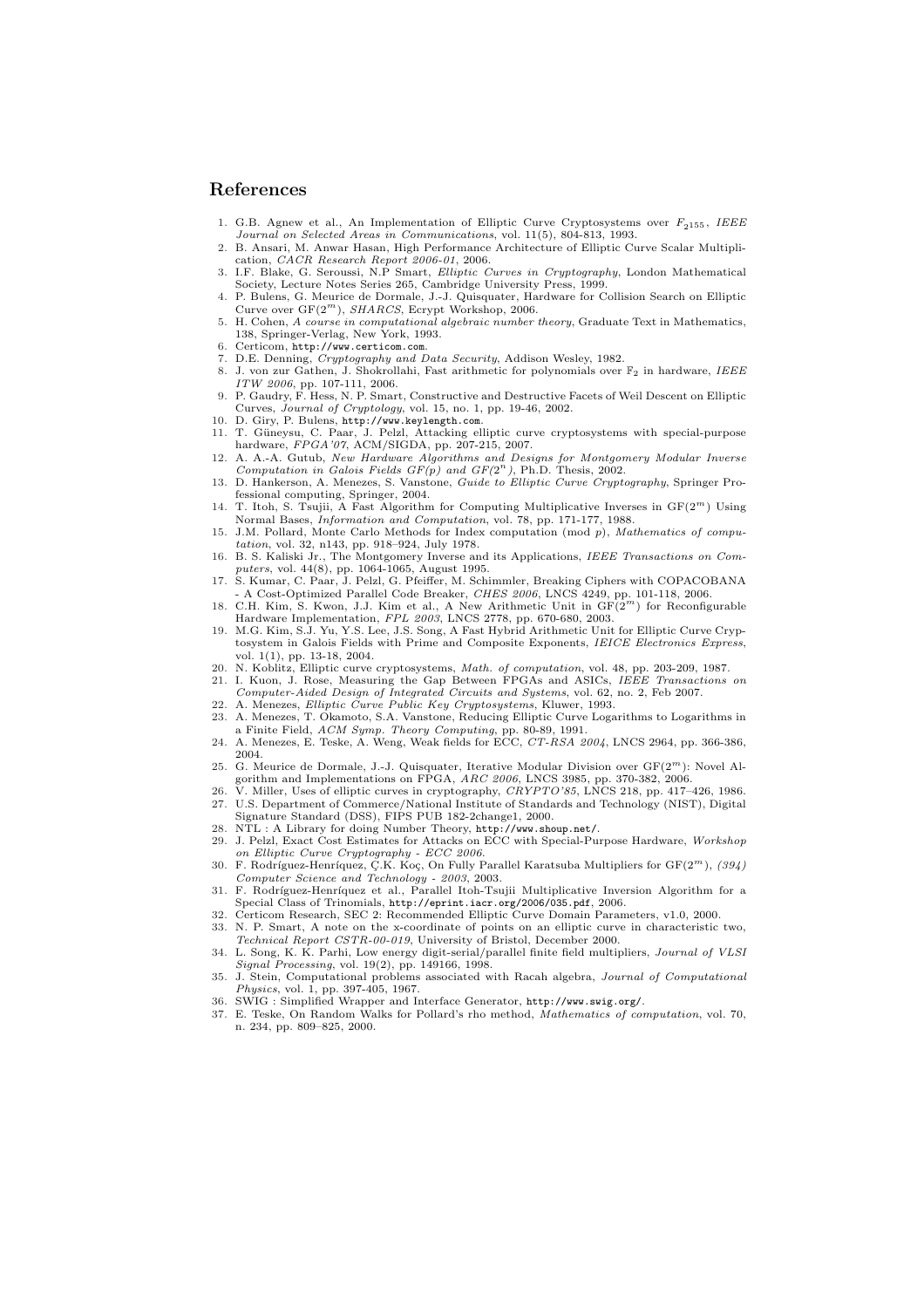- 38. P. C. van Oorschot and M. J. Wiener, Parallel Collision Search with Cryptanalytic Applications, Journal of Cryptology, 12, pp. 1–28, 1999.
- 39. M. J. Wiener and R. Zuccherato, Faster Attacks on Elliptic Curve Cryptosystems, Selected Areas of Cryptography -  $SAC'99$ , Springer, LNCS 1556, pp. 190-200, 1999.
- 40. C.H. Wu et al., High-Speed, Low-Complexity Systolic Designs of Novel Iterative Division Algorithms in  $GF(2^m)$ , IEEE Transaction on Computers, vol. 53(3), pp. 375-380, 2004.

# A EC- $\mu$ P Architectures



Fig. 1. Elliptic curve processors (EC- $\mu$ P).

# B Processors' Comparison Based on Preliminary Results

Table 3 reports the preliminary results for the different design strategies on a lowcost Spartan3E (XC3S1600E-4, 14 kSlices, 38\$) and a high performance Virtex4 (XC4LX200-10, 89 kSlices, 2070\$) FPGA. Those Xilinx's prices stand for 1000 devices. For the different extension fields, those results suggest that the most cost-effective choice is a medium architecture on low-cost FPGAs. The price of a big Virtex4 is dominated by die and yield costs. As architectures do not really benefit from V4 specific features, it seems inappropriate to solve ECDLP.

|                            |           |         | small             | medium            | large       |                                         |
|----------------------------|-----------|---------|-------------------|-------------------|-------------|-----------------------------------------|
| ${\rm FPGA}$               |           |         |                   |                   |             | S3E1600 V4LX200 S3E1600 V4LX200 V4LX200 |
| Area                       | $m=79$    | 1.2     |                   | 4.8               |             | 22.2                                    |
| [kSlices]                  | $m = 109$ | 1.6     |                   | 7.4               |             | 41.3                                    |
|                            | $m = 163$ |         | 2.4               |                   | 13.8        | 81.8                                    |
| Frequency [Mhz]            |           | 100     | 250               | 100               | 250         | 250                                     |
| Throughput/ $EC$ - $\mu$ P |           |         | Freq./ $(2m + 1)$ | $9~10^6$          | $22.7~10^6$ | $250 \; 10^6$                           |
| $\#EC-\mu P$               |           | 5 to 11 | 36 to 72          | $1 \text{ to } 2$ | 6 to 17     | $1 \text{ to } 3$                       |
| Through./cost $m = 79$     |           | 182(11) | 55(72)            | 478 (2)           | 187(17)     | 362(3)                                  |
| [kPA/s\$]                  | $m = 109$ | 96(8)   | 30(54)            | 239(1)            | 120(12)     | 242(2)                                  |
|                            | $m = 163$ | 40(5)   | 13(36)            | 239(1)            | 66(6)       | 120                                     |

Table 3. Area and throughput estimations for each processor